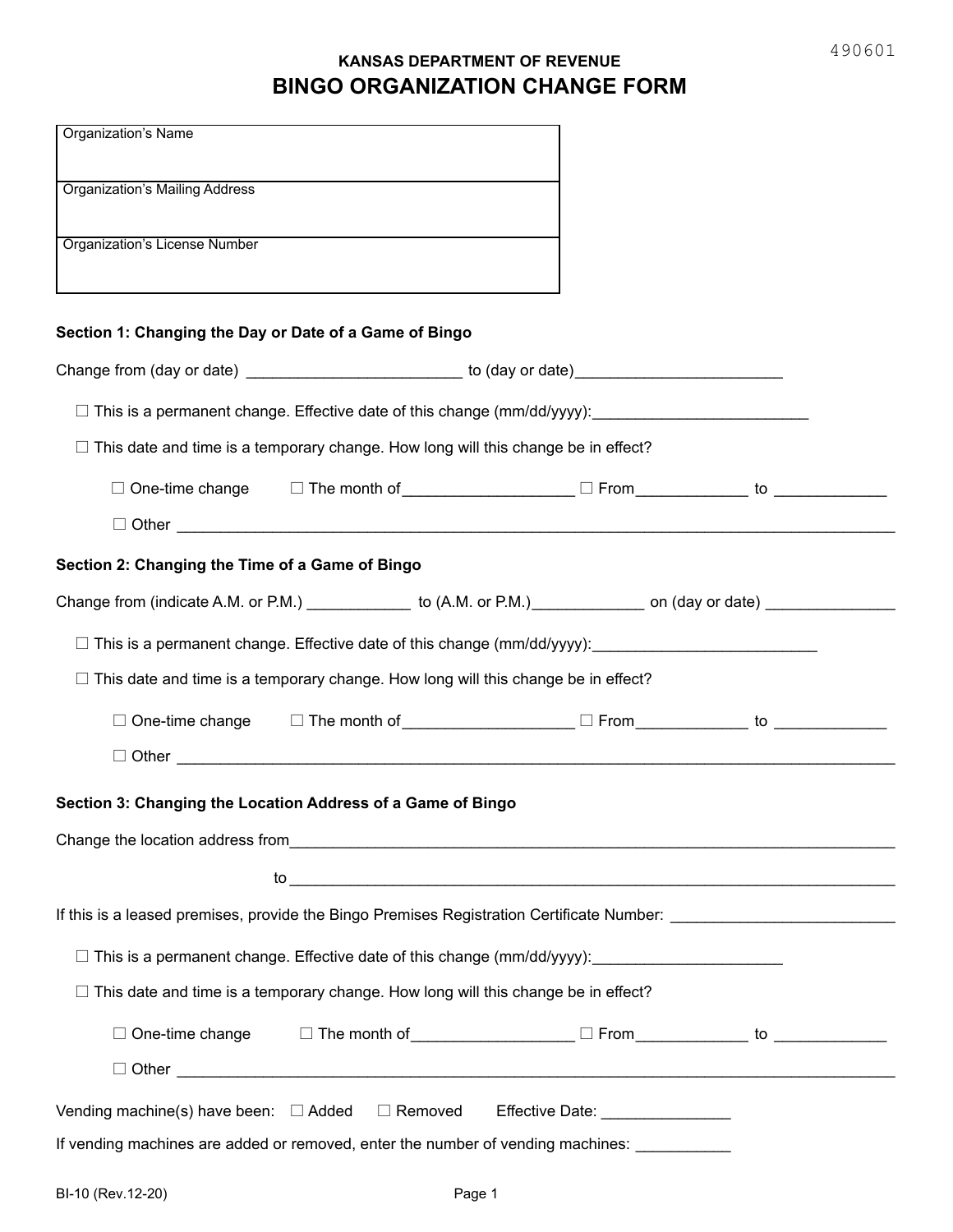|                                                            |                                                                                                                  | Section 4: Changes to officers, directors, officials, volunteers or employees:                                                                                                                                                                                                                                                                                                                                                                                                                                                                                                               |             |                                                                                                                      | 490602 |
|------------------------------------------------------------|------------------------------------------------------------------------------------------------------------------|----------------------------------------------------------------------------------------------------------------------------------------------------------------------------------------------------------------------------------------------------------------------------------------------------------------------------------------------------------------------------------------------------------------------------------------------------------------------------------------------------------------------------------------------------------------------------------------------|-------------|----------------------------------------------------------------------------------------------------------------------|--------|
| <b>Check the appropriate box:</b> $\Box$ Add $\Box$ Remove |                                                                                                                  |                                                                                                                                                                                                                                                                                                                                                                                                                                                                                                                                                                                              |             |                                                                                                                      |        |
|                                                            |                                                                                                                  |                                                                                                                                                                                                                                                                                                                                                                                                                                                                                                                                                                                              |             |                                                                                                                      |        |
|                                                            |                                                                                                                  | Daytime Phone: _____________________Social Security Number: __________________Date of Birth: ________________                                                                                                                                                                                                                                                                                                                                                                                                                                                                                |             |                                                                                                                      |        |
|                                                            |                                                                                                                  |                                                                                                                                                                                                                                                                                                                                                                                                                                                                                                                                                                                              |             |                                                                                                                      |        |
|                                                            |                                                                                                                  |                                                                                                                                                                                                                                                                                                                                                                                                                                                                                                                                                                                              |             |                                                                                                                      |        |
|                                                            | Street                                                                                                           |                                                                                                                                                                                                                                                                                                                                                                                                                                                                                                                                                                                              | City        | State                                                                                                                | Zip    |
| <b>Check the appropriate box:</b> $\Box$ Add $\Box$ Remove |                                                                                                                  |                                                                                                                                                                                                                                                                                                                                                                                                                                                                                                                                                                                              |             |                                                                                                                      |        |
|                                                            |                                                                                                                  |                                                                                                                                                                                                                                                                                                                                                                                                                                                                                                                                                                                              |             |                                                                                                                      |        |
|                                                            | Daytime Phone: Contact Contact Social Security Number: Contact Contact Date of Birth: Contact Contact Contact Co |                                                                                                                                                                                                                                                                                                                                                                                                                                                                                                                                                                                              |             |                                                                                                                      |        |
|                                                            |                                                                                                                  |                                                                                                                                                                                                                                                                                                                                                                                                                                                                                                                                                                                              |             |                                                                                                                      |        |
|                                                            |                                                                                                                  |                                                                                                                                                                                                                                                                                                                                                                                                                                                                                                                                                                                              |             |                                                                                                                      |        |
|                                                            | Street                                                                                                           |                                                                                                                                                                                                                                                                                                                                                                                                                                                                                                                                                                                              | City        | State                                                                                                                | Zip    |
| <b>Check the appropriate box:</b> $\Box$ Add $\Box$ Remove |                                                                                                                  |                                                                                                                                                                                                                                                                                                                                                                                                                                                                                                                                                                                              |             |                                                                                                                      |        |
|                                                            |                                                                                                                  |                                                                                                                                                                                                                                                                                                                                                                                                                                                                                                                                                                                              |             |                                                                                                                      |        |
|                                                            | Daytime Phone:___________________Social Security Number: ________________Date of Birth:_____________             |                                                                                                                                                                                                                                                                                                                                                                                                                                                                                                                                                                                              |             |                                                                                                                      |        |
|                                                            |                                                                                                                  |                                                                                                                                                                                                                                                                                                                                                                                                                                                                                                                                                                                              |             |                                                                                                                      |        |
| Mailing Address: ____________                              |                                                                                                                  |                                                                                                                                                                                                                                                                                                                                                                                                                                                                                                                                                                                              |             |                                                                                                                      |        |
|                                                            | Street                                                                                                           |                                                                                                                                                                                                                                                                                                                                                                                                                                                                                                                                                                                              | <b>City</b> | State                                                                                                                | Zip    |
| <b>Check the appropriate box:</b> $\Box$ Add $\Box$ Remove |                                                                                                                  |                                                                                                                                                                                                                                                                                                                                                                                                                                                                                                                                                                                              |             |                                                                                                                      |        |
| Name:                                                      |                                                                                                                  | <u> Title:</u>                                                                                                                                                                                                                                                                                                                                                                                                                                                                                                                                                                               |             |                                                                                                                      |        |
|                                                            |                                                                                                                  |                                                                                                                                                                                                                                                                                                                                                                                                                                                                                                                                                                                              |             | Daytime Phone: ____________________________Social Security Number: _________________Date of Birth: _________________ |        |
|                                                            |                                                                                                                  |                                                                                                                                                                                                                                                                                                                                                                                                                                                                                                                                                                                              |             |                                                                                                                      |        |
|                                                            |                                                                                                                  | Mailing Address: <u>Contract Street City</u>                                                                                                                                                                                                                                                                                                                                                                                                                                                                                                                                                 |             | State State                                                                                                          |        |
|                                                            |                                                                                                                  | Has the person(s) being added been convicted of or pleaded guilty to or pleaded no contest to a violation of gambling laws of the U.S. or have forfeited<br>bond to appear in court to answer charges for any such violation, or have been convicted or pleaded guilty or pleaded no contest to the violation of any<br>law of this or any other state which is classified as a felony under the laws of such state? $\square$ No $\square$ Yes<br>If yes, list the name of each such person and particulars of conviction or bond forfeiture on a separate page and enclose with this form. |             |                                                                                                                      | Zip    |
|                                                            |                                                                                                                  | Under penalties of perjury, I declare that I have examined this application and to the best of my knowledge and belief it is correct and complete.<br>I will comply with all of the provisions of the Kansas Charitable Gaming Act and the regulations adopted under such act.                                                                                                                                                                                                                                                                                                               |             |                                                                                                                      |        |

| Signature                                                                                                                     |               | Title       |  |  |  |  |
|-------------------------------------------------------------------------------------------------------------------------------|---------------|-------------|--|--|--|--|
|                                                                                                                               |               |             |  |  |  |  |
|                                                                                                                               |               |             |  |  |  |  |
|                                                                                                                               |               |             |  |  |  |  |
|                                                                                                                               |               |             |  |  |  |  |
| <b>Printed Name</b>                                                                                                           | Daytime Phone | Date Signed |  |  |  |  |
| This form must be signed by an authorized contact as listed on the most recent application or Power of Attorney Form (DO-10). |               |             |  |  |  |  |